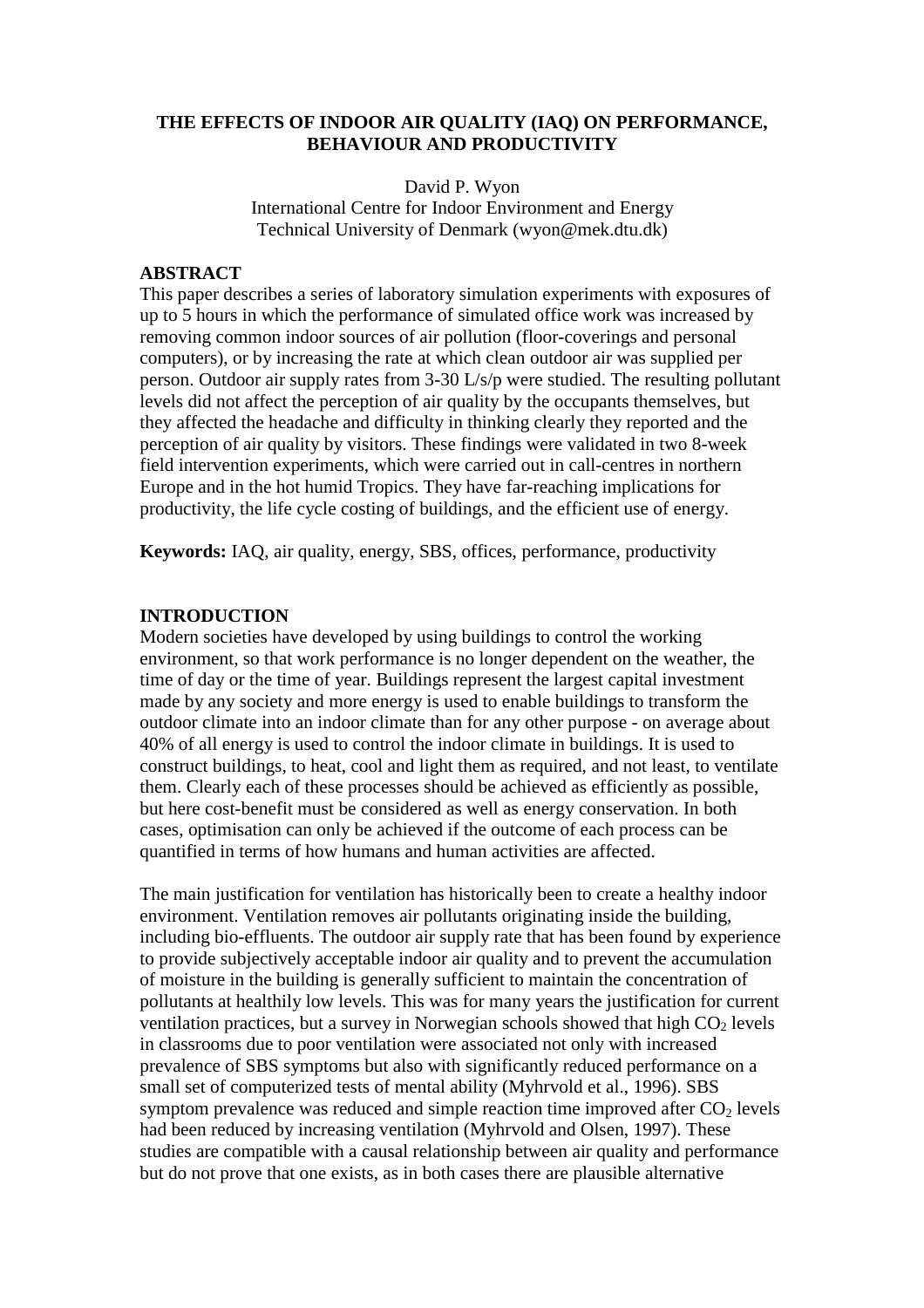explanations for the observed results. In 1999 the first of a series of experiments was carried out by researchers at The International Centre for Indoor Environment and Energy (ICIEE) at the Technical University of Denmark (DTU) was published, proving that commonly occurring indoor sources of pollution may cause a reduction in the performance of office tasks and thus revealing a new mechanism by which indoor air pollution may reduce productivity, either in addition to or instead of having negative effects on comfort and health. These experiments form a well-defined body of work that demonstrates a reliable effect of indoor air quality on the performance of office tasks, and the main purpose of this paper is to provide a summary of these experiments and of their main findings. In a comparable study, Federspiel et al. (2002) reported that in a call centre in California in which qualified nurses provide medical advice, talk-time (the average time taken to complete each incoming call) increased at the intermediate ventilation rates of 20 and 53 L/s/p in comparison with the extreme values of 8 and 94 L/s/p. When the same data were used to derive a multifactorial model predicting productivity (Fisk et al., 2002) this unexpected effect was transformed into a 2% reduction in average handling time (a productivity index combining talk-time and wrap-up time) at CO2 levels less than 75 ppm above outdoor values, in comparison with less well-ventilated conditions. It will be shown below that filter condition, not registered in the Californian study, may have caused the anomalous results that were suppressed in the mathematical model.

#### **METHODS**

The common methodological features of each sub-set of experiments are described in the sub-sections below. The reader is referred to the original reports cited for each experiment for further details of particular experiments.

**Field laboratory (Denmark)**: A standard 6x6m, 108m<sup>3</sup> office with two 3-metre-wide East-facing windows, was used for the laboratory experiments that were performed in Denmark. It presented a realistic appearance and had low-emitting surfaces (painted brick walls, polyolefin tiles), furniture and VDUs (>2 years old). There were 6 computer workstations, each with task lighting, at which 5 different groups of 6 subjects performed simulated office work during normal office hours. Behind a 2m high partition, different sources of indoor air pollution could be placed without the subjects' knowledge, e.g.  $36m^2$  of 20-year-old carpet taken from an office building with indoor climate problems, hung in strips from a rack, or new Personal Computers - PCs - with CRT/VDUs - Cathode Ray Tube Visual Display Units. In most of the air quality experiments the comparison was between two conditions (with and without the pollution source being present behind the partition), but in two experiments the source was always present. In one of these experiments (Wargocki et al., 1999a, b) outdoor air was supplied at three different rates and in the other (Kaczmarczyk et al., 2004) outdoor air was supplied either conventionally or via a personal ventilation system (PVS). Outdoor air was always drawn in directly through the façade at a carefully controlled rate, without passing through the building's ventilation system, and the temperature and humidity in the room could be controlled without any condensation on cooling plates that might have trapped air pollutants. Freestanding fans ensured that room air circulated behind the partition and was well mixed. The exposures were for 5 hours and all 30 subjects were young females.

**Field laboratory (Sweden)**: The original with/without air pollution comparison was replicated in a similarly standard daylit office in northern Sweden (Östersund), using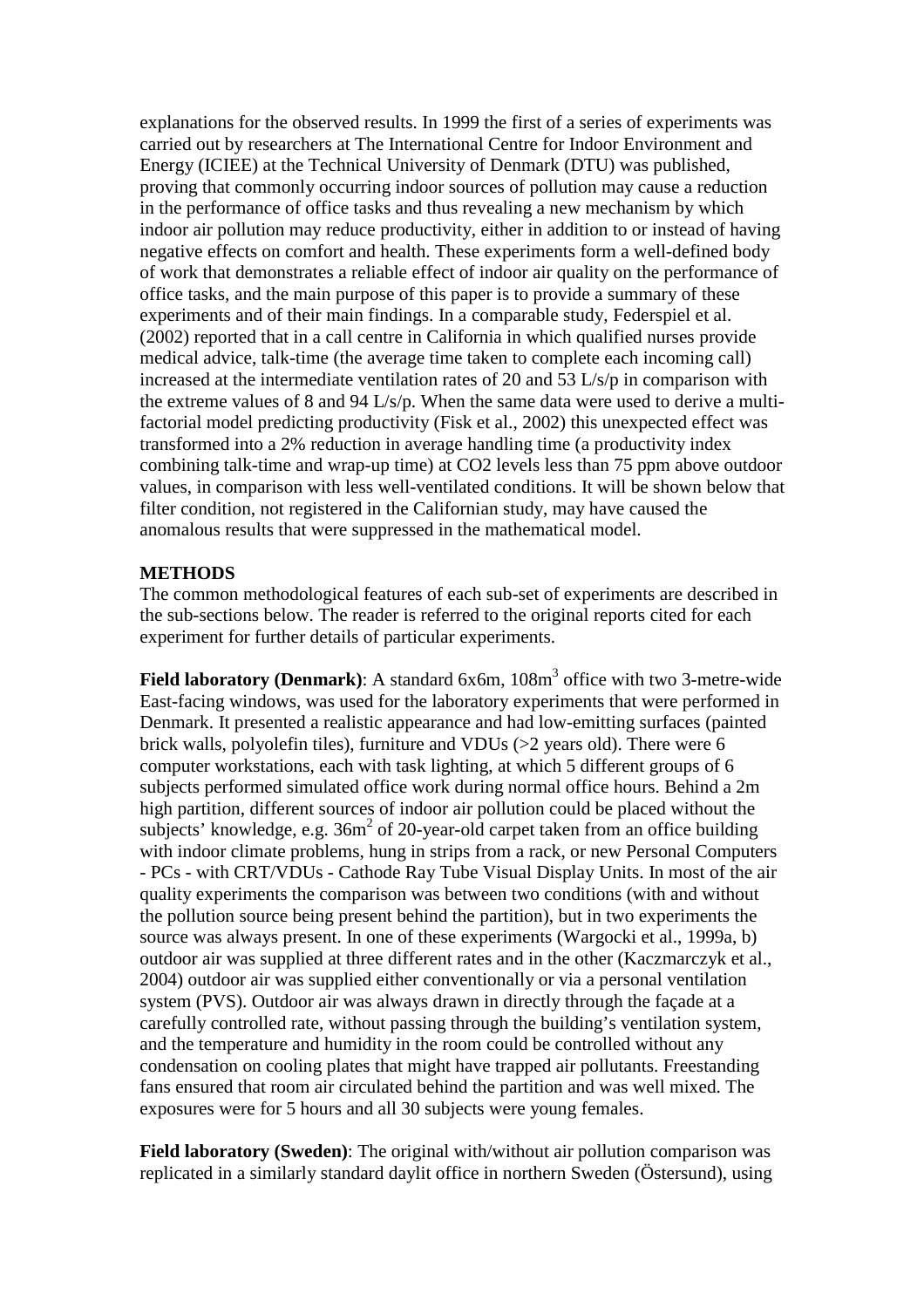the same  $36m^2$  of carpet as the hidden pollutant source behind a partition (Wargocki, Lagercrantz et al., 2002).

**Simulated office work**: Three different office tasks were simulated, including Texttyping from a hard-copy onto a computer screen, Proof-reading a printed text into which spelling, grammatical and logical errors had been inserted, and Addition of a column of five 2-digit random numbers, without zeros, printed conventionally. In these tasks, rate of working and percentage errors were examined separately. In the first air quality experiment (Wargocki et al., 1999a,b), a Performance Assessment Battery that has been widely used for military purposes was used instead of the Proofreading task, but as it proved insensitive to environmental conditions it was not used in subsequent experiments. Open-ended tasks of memory, recall and creative thinking were applied in most of the experiments (Wyon, 1996).

**Data analysis of the laboratory experiments**: Order of presentation of conditions was balanced as well as is possible with 5 groups of subjects and all exposures took place at the same time of day on the same day of the week (on successive weeks) for a given group, with an air temperature of 22°C. The Null Hypothesis of no difference between conditions in terms of the performance parameters was first tested in withinsubject comparisons between conditions using non-parametric methods such as the Friedman test and the Wilcoxon Matched-Pairs Signed-Ranks test (Siegel, 1956), as appropriate. When the data were Normally distributed, analysis of variance was applied.

**Field intervention experiments**: The findings of the laboratory experiments described above were validated in two field intervention experiments in call-centres, one in Denmark and one in Singapore. In modern call-centres, incoming calls are distributed to available operators by the computerised telephone exchange system, which keeps a record of the exact duration of each call (talk-time). If the quality of service remains satisfactory, this can be used as a measure of productivity, because the number of operators on duty would have to be increased if talk-time became longer under adverse environmental working conditions. Operators usually work staggered shifts to provide a service outside normal working hours, and to match the number of operators on duty to the expected call-volume at different times of day.

In a call-centre in Denmark that provides a national directory enquiries service for a telephone company, 26 operators working in shifts received an average of 400 calls each per hour in an air-conditioned open office  $(154m^2, 447m^3)$ . They used PCs connected to the Internet and sophisticated expert systems to find the information required by each caller. The number of callers waiting was indicated in real time on the screen and it was found that operators reduced talk-time linearly as a function of this feedback, by up to 50%, in an attempt to provide a better service. In this operation, call-handling time was equal to talk-time, as the calls did not generate any subsequent work. Air quality was manipulated in a 2x2 design with one repetition over 8 weeks, each condition being maintained constant for a full week. The conditions were with a new or used supply air filter in place, and with 8% or 80% outdoor air in the otherwise constant supply airflow that was equivalent to 3.5 ach. The two conditions nominally provided 2.5 or 25 L/s/p at peak occupancy (14) operators present), although infiltration is likely to have affected these values, depending on wind speed and direction. The used filter had been in the system for 6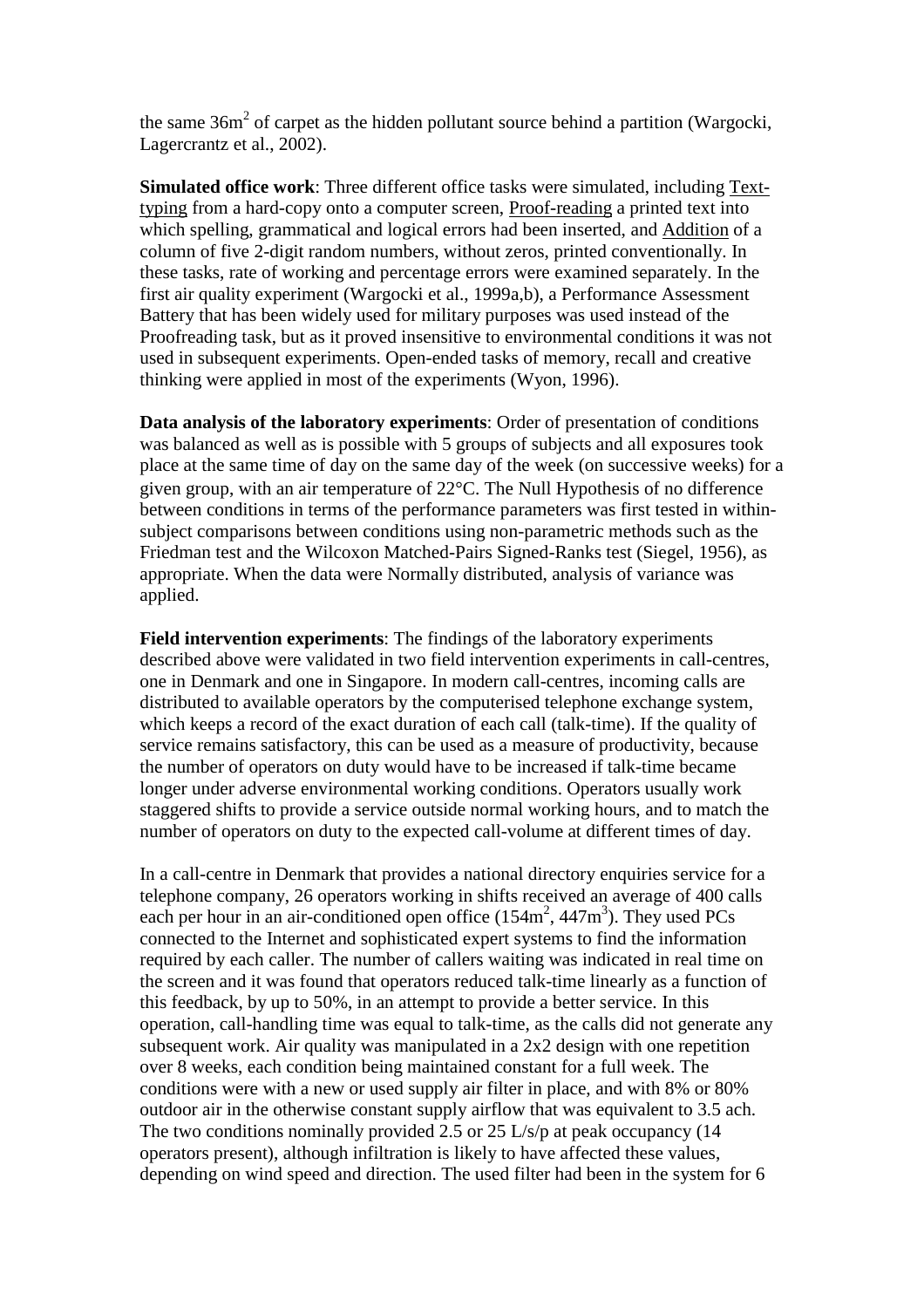months prior to the experiment. The call centre is in a penthouse at the top of a 3 storey building in a small rural town with otherwise very low buildings. It has windows on both sides and the outdoor air is of good quality. Denmark is in Northern Europe and has a temperate climate.

In a call-centre operated by the Inland Revenue Service (IRS) of Singapore that provides an enquiries service to taxpayers, 26 operators worked normal office hours in an air-conditioned open office. They used PCs connected to the IRS computer system to answer a wide range of queries and to provide assistance. Each call generated a variable amount of subsequent work, and call-handling time was on average considerably longer than talk-time. The data have to date only been reported with talk-time as the index of productivity. Air quality and temperature were manipulated within currently accepted limits in a 2x2 design with one repetition over 8 weeks, each condition being maintained for a full week. The two air quality conditions were nominally 10 or 23 L/s/p of outdoor air in the otherwise constant supply airflow, and the two thermal conditions were 22.5° or 24.5°C. The call centre is on the second storey of a high-rise office building in the downtown area of Singapore. The outdoor air is of relatively poor quality. Singapore is in the Tropics and the outdoor air is hot and humid all year.

In both field intervention experiments the number of operators present varied systematically during the day while the outdoor air supply rate did not vary. The outdoor air supply rate per person thus varied systematically and outside peak hours was well above the nominal values cited for peak occupancy.

**Data analysis of the field experiments**: Multivariate analysis was first used to determine which measured factors other than the differences between conditions had significant effects on talk-time. Within the work-periods in which these factors changed very little, the average talk-time for each operator and condition was derived by pooling all available data over the 8-week period.

**Subjective responses**: Subjects marked visual-analogue scales in the laboratory and field experiments to indicate their perception of environmental factors, including their specific symptoms (of the eye, skin, nose, throat, etc.), their general symptoms (of headache, fatigue, difficulty in concentrating, etc.) and their self-estimated performance. The specific and general symptoms addressed correspond to those of the Sick Building Syndrome (SBS). Subjects assessed air quality by marking a split scale of acceptability during whole-body exposure to the air. Group average marking of this scale is used to calculate Perceived Air Quality (PAQ) in decipols and the predicted percentage of the general population that would be dissatisfied with the air quality, in both cases by reference to the previous exposure of large numbers of other subjects to similar pollutants (Gunnarsen and Fanger, 1992). Subjects in the laboratory exposures assessed PAQ immediately on entering (with no bio-effluents present), at various times during the exposure and, after leaving the room and briefly refreshing their olfactory sense by breathing fresh air, on re-entering the room a few minutes after the end of their exposure (i.e. with bio-effluents present).

## **RESULTS**

Each of the experiments in the present series, together with one meta-analysis combining two of them, is identified below by the environmental factor whose effects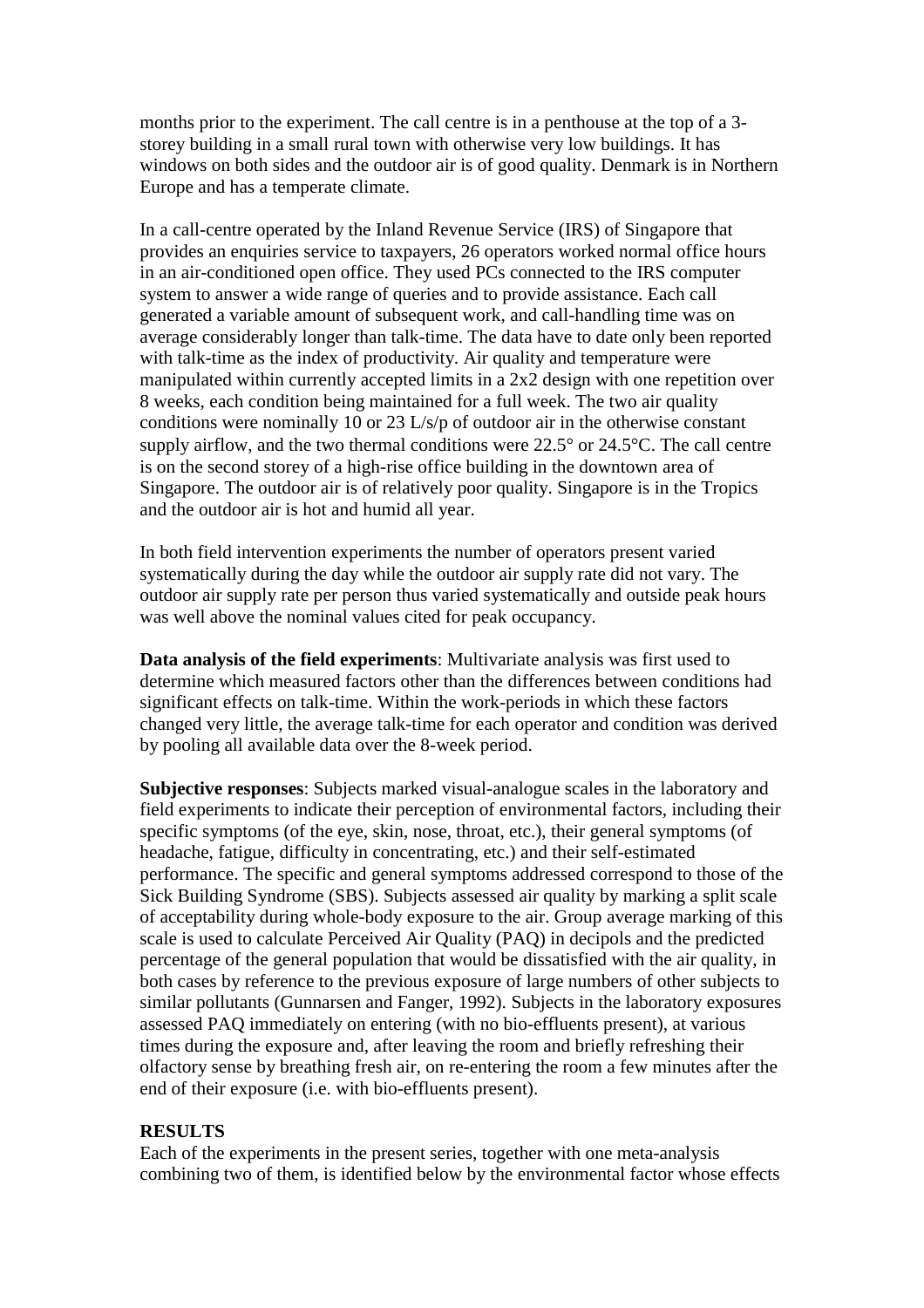on performance were evaluated, by the outdoor air supply rate per person and by a reference to the original publication. The main effects on performance are then briefly summarised.

## **IAQ: 10 L/s/p with/without carpet. Wargocki, Wyon et al. (1999a, b)**

The original analysis reported that subjects typed 6.5% more slowly (P<0.003) and reported more headaches (P<0.04) when the carpet was present behind the partition. The reported acceptability of the air quality did not differ between conditions. Subsequent re-analysis reported by Wargocki, Lagercrantz et al. (2002) indicates that the presence of the carpet caused subjects to type more slowly  $(P<0.002)$  and make more typing errors (P<0.005), to experience more headache (P<0.05), odour intensity (P<0.05) and throat irritation (P<0.07) during the exposure and more irritation of the nose (P<0.004), but their assessment of air quality was reduced by the carpet (P<0.001) only on returning to the room immediately after the exposure, as visitors. In short, IAQ influenced the symptoms and performance of occupants but not the PAQ they reported.

## **IAQ: 10 L/s/p with/without carpet. Lagercrantz, Wistrand et al. (2000)**

In a replication in Sweden of the above experiment, subjects typed more slowly  $(P<0.04)$  and made more errors in an addition task  $(P<0.05)$  when the carpet was present, presumably as a result of experiencing more difficulty in thinking clearly  $(P<0.05)$ , more dizziness  $(P<0.05)$  and more fatigue  $(P<0.05)$ . The presence of the carpet also caused subjects to report increased symptom intensity of the eyes, nose and throat, increased odour and reduced air quality (P<0.05). In this case, IAQ influenced occupants' PAQ, symptoms and performance.

# **IAQ: 10 L/s/, combining the above. Wargocki, Lagercrantz et al. (2002)**

In a meta-analysis of the two experiments summarised above, the data from each experiment were combined as if they had been obtained in a single experiment with twice as many subjects. This made it possible to show that the presence of the carpet during the exposure caused subjects to type  $6.5\%$  more slowly (P<0.002), to commit 18% more typing errors (P<0.03), to experience more headache (P<0.02), more irritation of the throat  $(P<0.02)$ , more dryness of the nose  $(P<0.03)$  and increased odour intensity  $(P<0.01)$ , and to report that the air was drier  $(P<0.05)$ . When the carpet was present they reported that the air quality was less acceptable both when first entering the room (P<0.009) and when returning to the room immediately after the exposure  $(P<0.001)$ , although perceived air quality did not differ between conditions during the exposure, contrary to the finding of the second experiment. Subjects returning to the room after their exposure reported increased odour (P<0.001) and more irritation of the eyes (P<0.02), nose (P<0.001) and throat (P<0.05) when the carpet was present than when it was absent. An alternative metaanalysis, treating the two experiments as independent trials of the same hypothesis and combining the probabilities obtained in each, confirmed these findings, although in this analysis the effects on throat irritation and perceived dryness of the air just failed to reach formal significance (P<0.06). Combining both experiments, IAQ influenced the symptoms and performance of occupants but not the PAQ they reported.

# **IAQ: 3/10/30 L/s/p with carpet. Wargocki, Wyon et al. (2000)**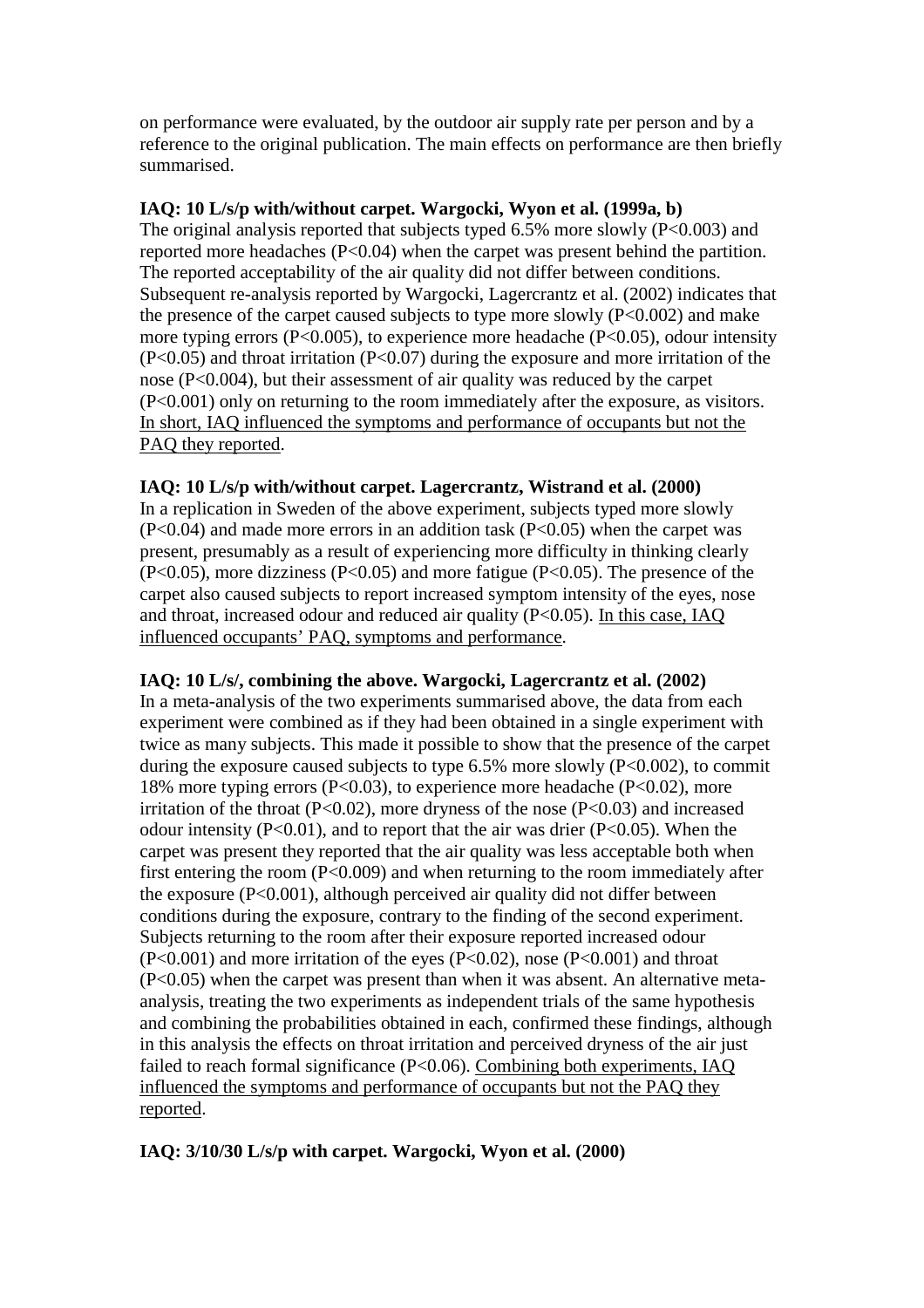Indoor air quality was improved in this experiment by increasing the outdoor air supply rate without removing the source of air pollution, instead of by removing it as in the previous experiments. By integrating speed and accuracy into an overall measure it was possible to show that the performance of the Text-typing  $(P<0.03)$ , task improved when the outdoor air supply rate was increased. Performance of the Addition ( $P<0.06$ ) and Proofreading ( $P<0.16$ ) tasks showed the same trend but the effects did not reach significance. In an open-ended test of creative thinking, subjects provided more (P<0.025, 1-tail) and more original answers (P<0.046, 1-tail) at 10 L/s/p than at 3 L/s/p. Subjects reported feeling better during the exposure at higher outdoor air supply rates (P<0.0001); dryness of the throat (P<0.0006) and mouth (P<0.0004) decreased, it became less difficult to think clearly (P<0.001) and they reported less fatigue (P<0.04). The reported intensity of throat irritation increased slightly  $(P<0.03)$  at the two lower outdoor air supply rates. As in the previous experiments, subjective assessments of air quality did not differ between conditions during the exposure, but did so reliably on first entering (P<0.002) and on re-entering immediately after their exposure (P<0.01), i.e. subjects perceived a difference in air quality whether bio-effluents were present or not when their olfactory sense had recently been refreshed. Measurements of room CO2 levels indicate that subjects exhaled CO2 at a significantly lower rate at lower outdoor air supply rates (P<0.05), corresponding to a decrease in metabolic rate from 1.35 met at 30 L/s/p to 1.0 met at 3 L/s/p. In short, IAQ influenced the symptoms, CO2 exhalation rate and performance of occupants but not the PAQ they reported.

## **IAQ: 10 L/s/p with PCs. Bakó-Biró, Wargocki et al. (2004)**

The presence behind the partition of one 3-month old PC per subject caused a decrease in PAQ on entering  $(P<0.0005)$ , during the exposure  $(P<0.015)$  and on reentering after the exposure (P<0.0001). From these PAQ data, the sensory pollution load of each new PC was estimated to be more than 3 times that of a standard person. Subsequent assessments of 4 different brands of PCs (Wargocki, Bakó-Biró et al., 2003) confirmed this finding: the average value for a CRT-VDU was 2.7 after 50h operation, 1.8 after 400h and 1.4 after 600h, while PC towers and flat-screen TFT (Thin Film Transistor) monitors were not significant sources of pollution. During the exposure the air was judged to be more stuffy  $(P<0.005)$  when the new PCs were present. Although the difference between conditions in terms of typing speed were small, more subjects typed slowly  $(P<0.03)$  and all subjects made more typing errors (P<0.014) when the new PCs were present. Proofreading was affected negatively but not significantly. Combining the observed effects on speed and accuracy of typing and the decrease in speed of proofreading, it could be shown that overall textprocessing would be performed 9% more slowly if new PCs were present. When the pollutant source was a VDU, IAQ influenced occupants' PAQ and performance but not their reported symptoms.

## **IAQ: 15 L/s/p with carpet, PVS/mixing. Kaczmarczyk, Melikov et al. (2004)**

Four IAQ conditions were compared, all with a room air temperature of 23°C, a 15  $L/s/p$  outdoor air supply rate and  $36m<sup>2</sup>$  of used carpet present behind the partition: 1) A reference condition, with conventional mixing ventilation; 2) A placebo condition with re-circulated room air supplied through the PVS; 3) Outdoor air supplied through the PVS at room temperature; and 4) Outdoor air supplied through the PVS at 20°C. When subjects reduced the PVS air supply rate, the remainder of the constant outdoor air supply was mixed with room air instead. Differences between these conditions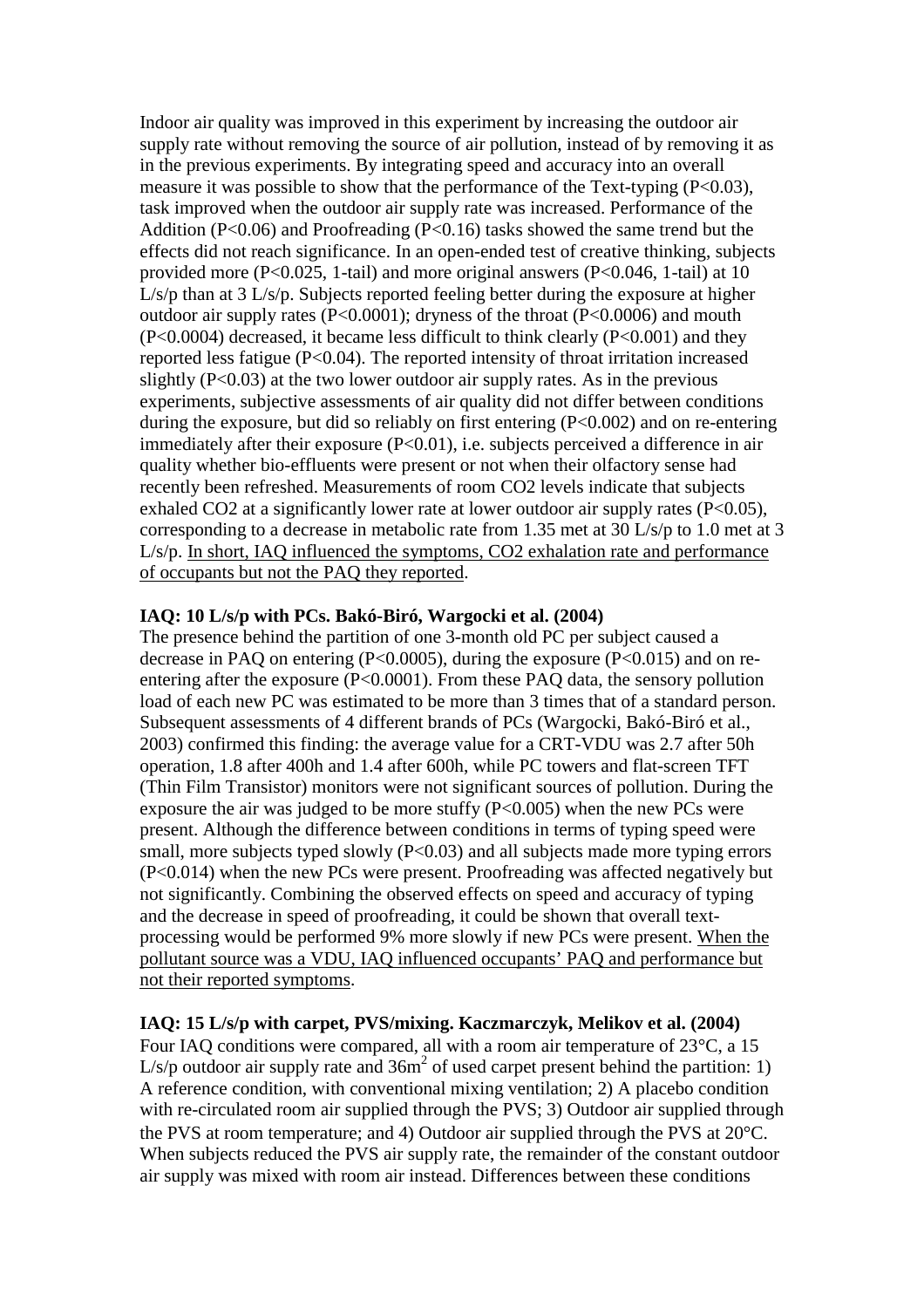could be demonstrated for PAQ 3 minutes after entering  $(P<0.01)$ , headache  $(P<0.03)$ difficulty in thinking clearly ( $P<0.01$ ), ability to concentrate ( $P<0.03$ ) and feeling bad/good (P<0.03). All 5 of these indicate a monotonic improvement from Condition 1 to 2 to 3 to 4. Self-estimated performance improved likewise in the Text-typing (P<0.01) and Addition (P<0.04) tasks, but no effects on objectively-measured performance could be shown, quite possibly because subjects introduced a powerful source of inter-individual variance by using the degrees of freedom of the PVS (airflow, position, direction) very differently. When subjects were obliged to use the PVS more uniformly, by raising the room air temperature to 26°C in a second comparison of Conditions 1 and 4, subjects made fewer errors on the Text-typing task (P<0.05) in when the PVS was present, than in the reference condition. This should be regarded as a combined effect of IAQ and thermal comfort. When a PVS was used to manipulate IAQ and thermal comfort, occupants' PAQ and performance were affected but their reported symptoms were not.

**Air T & IAQ: 10/23 L/s/p, call-centre, Tropics. Tham, Willem et al. (2003a)** Call-centre operator performance in the Tropics, as indicated by average talk-time, improved by 4.9% when the air temperature was decreased by 2°C from 24.5°C  $(P<0.05)$  at the normal outdoor air supply rate of 10 L/s/p. It improved by 8.8% when the outdoor air supply rate was raised to 23 L/s/p at the original indoor air temperature of 24.5°C (P<0.04). A subsequent analysis in terms of total call-handling time, as yet unpublished, confirms the reversibility of these effects. Headache intensity and difficulty in concentrating were reduced by 19% (P < 0.03) and 13%  $(P < 0.02)$ , respectively, when the outdoor air supply rate was approximately doubled (Tham, Willem et al., 2003b). Thermal discomfort increased at the lower temperature but no other subjective symptoms were significantly affected. The performance of call-centre operators in the Tropics was improved both by increasing the outside air supply rate and by maintaining conditions on the cool side of thermal neutrality.

**IAQ: 2/20 L/s/p, new/used filter, call-centre. Wargocki, Wyon et al. (2003, 2004)**  Call-centre operator performance in a temperate region, as indicated by average talktime, was unexpectedly improved by decreasing the outdoor air supply rate from 20 to 2 L/s/p with a used supply air filter in place (P<0.05), indicating that the air quality was better maintained by allowing a small amount of outdoor air to infiltrate through the façade than by passing a larger amount of outdoor air through a used filter. At 20 L/s/p, performance was decreased by replacing a clean supply air filter with a used filter  $(P<0.01)$ , confirming that a used filter is an avoidable source of indoor air pollution. The measured improvement in performance that could be achieved by changing the filter at 20 L/s/p was 9%, i.e. IAQ had a larger effect on the actual performance of office work in the field than would be predicted from the field laboratory experiments described above. With a clean supply air filter in place, the expected tendency for performance to be increased by raising the outdoor air supply rate approached significance (P<0.055). This change also alleviated many subjective symptoms, as did changing from used to new supply air filters, although the effect of a filter change on subjective symptoms was unexpectedly greater at the lower outdoor air supply rate than at the higher, contrary to what would be expected from the observed effects on performance (Wargocki, Wyon et al., 2002). This may indicate that odours affect symptom reporting more than they affect actual performance. The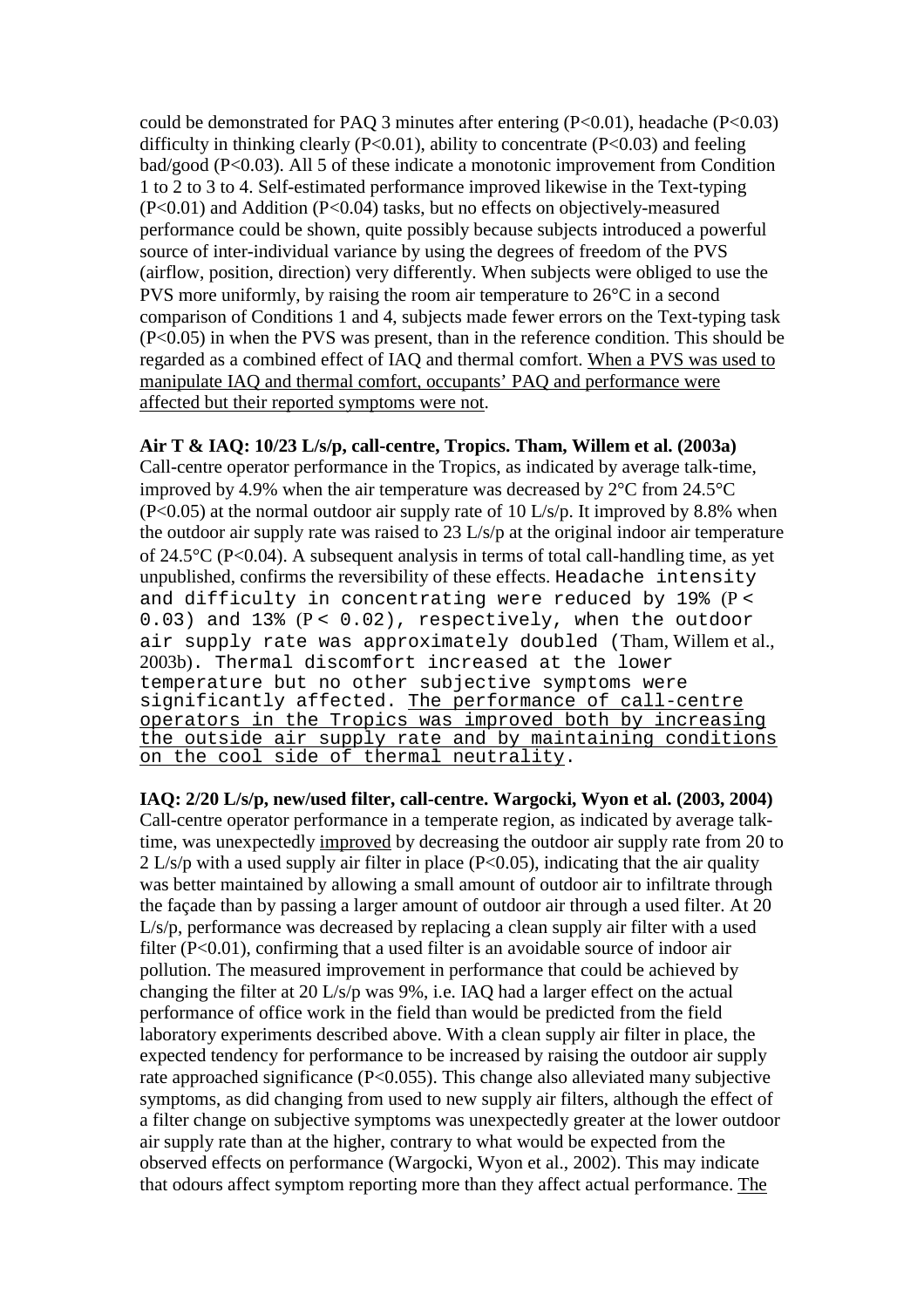performance of call-centre operators in a temperate region with clean outdoor air was improved by replacing a used supply air filter with a clean filter. Increasing the outdoor air supply rate through a used filter was counter-productive.

# **DISCUSSION**

The experiments summarised above provide evidence of the very considerable benefits of providing good indoor air quality, whether it is achieved by careful selection of building and furnishing materials and office equipment or by providing clean outdoor air at an increased rate. The conclusions that were drawn after the first field laboratory experiments (Wargocki, Wyon and Fanger, 2000a) have been validated for other sources of indoor air pollution and in the field. While the increase in performance as a function of outdoor air supply rate per person follows a positively decelerated curve, so that most of the improvement takes place when very low ventilation rates are improved, performance decreases linearly as the proportion of visitors dissatisfied with the air quality increases over the range 20-70% dissatisfied (Wargocki, Wyon at al., 2000b).

Talk-time can only be used as an index of productivity if quality of service is maintained. When operators reduce talk-time on purpose to reduce the number of callers waiting, as they did by up to 50% in the directory enquiries operation, it seems likely that quality of service may have been reduced. However, when talk-time was reduced by improving the air quality, it seems more likely that operators who are feeling better and experiencing fewer symptoms of distress will be able to provide an increased quality of service. Talk-time would then be a conservative indicator of productivity.

The unexplained drop in performance (increased talk-time) at intermediate levels of outdoor air supply rate reported by Federspiel et al. (2002) is compatible with present finding that providing more supply air can increase talk-time if a used filter is in place. At the extreme and uneconomic outdoor air supply rate of 94 L/s/p the negative effects of this additional source of indoor air pollution on performance were overcome. Taken together, these results indicate that the pollution source strength of a used filter may increase with the proportion of outdoor air in the airflow, up to a maximum level. This would be the case if the emission of pollutants affecting performance from the dust-mat in the filter were driven by their partial pressure in the upstream supply air. Identification of the active agents and confirmation of the validity of this interpretation must await further research.

An economic case for improving indoor air quality beyond the minimum required to avoid visitor dissatisfaction can been made for a wide range of climatic regions (Wargocki and Djukanovic, 2003): economic calculations based on the present series of experiments indicate that benefits exceed costs by a factor of about 60, and that payback times will usually be about 2 years. It is important to remember that increasing the outdoor air supply rate is not the only way to improve indoor air quality (Wyon, 2001). The present series of experiments is now being extended to include children at school as well as adults at work.

# **CONCLUSIONS**

1. Poor indoor air quality can reduce the performance of office work by 6-9%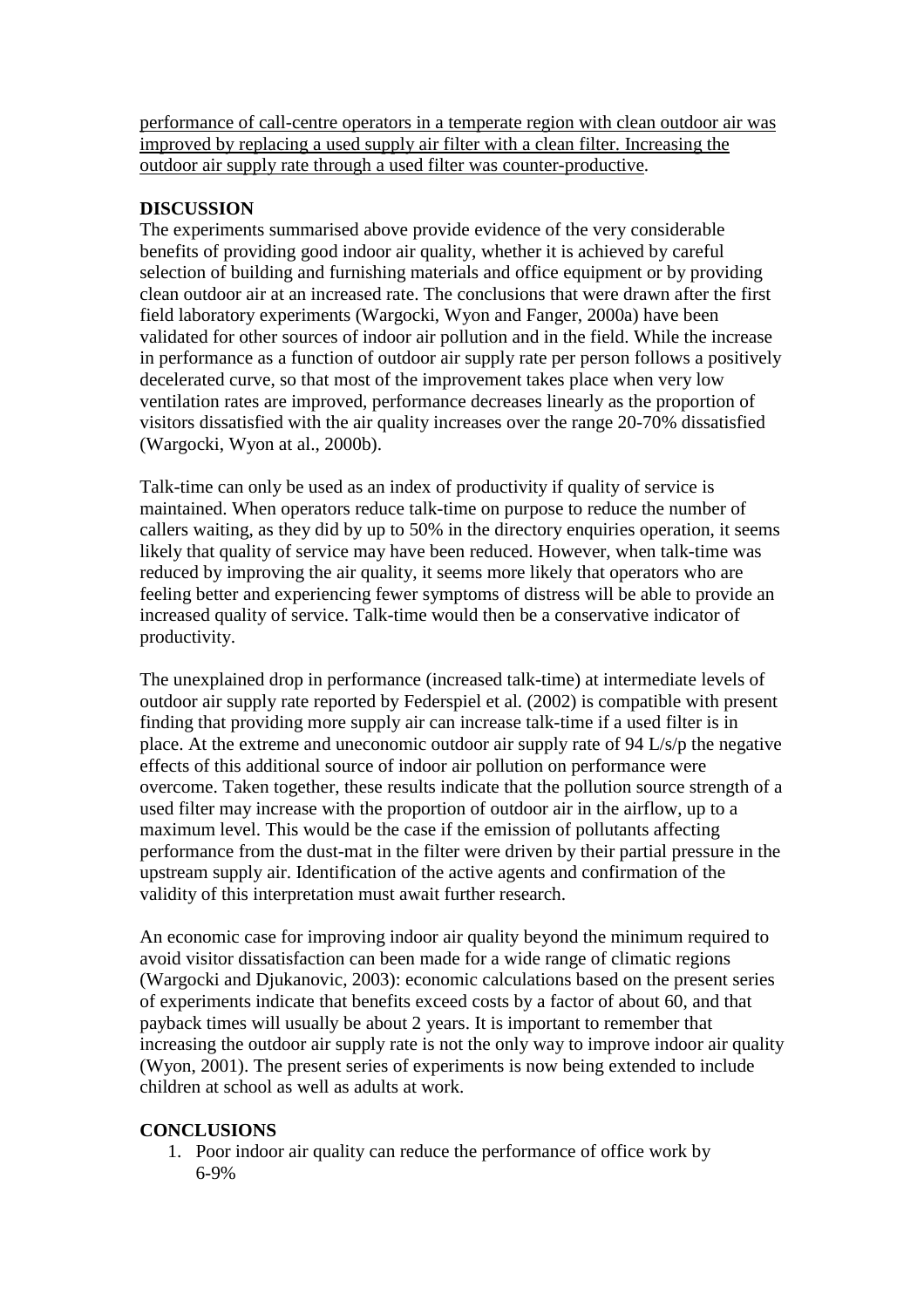- 2. There are many different sources of indoor air pollution. Used supply air filters are among them.
- 3. Field intervention experiments in two call-centres demonstrate that the decrement in performance can be larger in practice than it is in realistic laboratory simulation experiments.
- 4. There is an approximately linear relationship between the percentage dissatisfied with indoor air quality (from 20-70%) and the measured decrement in performance.
- 5. Negative indoor environmental effects on performance were accompanied by negative effects on general symptoms such as headache and concentration.

## **ACKNOWLEDGEMENTS**

ICIEE was established in 1998 with the aid of a 10-year grant from the National Research Council for Science and Technology (SVTF), Denmark. The field experiment in Singapore was funded by the National University of Singapore.

## **REFERENCES**

- Bakó-Biró, Z., Wargocki, P., Weschler, C.J. and Fanger, P.O. 2004. Effects of pollution from personal computers on perceived air quality, SBS symptoms and productivity in offices. Indoor Air, Vol. 14, pp. 178-187
- Federspiel, C.C., Liu, G., Lahiff, M., Faulkner, D., Dibartolomeo, D.L., Fisk, W.J, Price, P.N. and Sullivan, D.P. 2002. Worker performance and ventilation: Analyses of individual data for call-centre workers. Proceedings of the Indoor Air 2002 conference, Monterey, USA, Vol. 1, pp. 796-801. Monterey: ISIAQ
- Fisk, W.J., Price, P.N., Faulkner, D., Sullivan, D.P., Dibartolomeo, D.L., Federspiel, C.C., Liu, G. and Lahiff, M. 2002 Worker performance and ventilation: Analyses of time-series data for a group of call-centre workers. Proceedings of the Indoor Air 2002 conference, Monterey, USA, Vol. 1, pp. 790-795. Monterey: ISIAQ
- Gunnarsen L. and Fanger, P.O. 1992. Adaptation to indoor air pollution. Energy and Buildings, Vol. 18, pp. 43-54
- Kaczmarczyk, J., Melikov, A. and Fanger, P.O. 2004. Human response to personalized ventilation and mixing ventilation. Indoor Air (Special Supplement, in the press)
- Lagercrantz, L., Wistrand, M., Willén, U., Wargocki, P., Witterseh, T. and Sundell, J. 2000. Negative impact of air pollution on productivity: previous Danish findings repeated in new Swedish test room. Proceedings of the Healthy Buildings 2000 conference, Helsinki, Vol. 1, pp. 653-658. Helsinki, Finland: SIY Indoor Air
- Myhrvold, A.N., Olsen, E. and Lauridsen, 0. 1996. Indoor environment in schools pupils' health and performance in regard to CO2 concentrations. Proceedings of the Indoor Air 1996 conference, Nagoya, Japan, Vol. 4, pp. 369-374, Tokyo: Institute of Public Health
- Myhrvold, A.N., Olsen, E. 1997. Pupils' health and performance due to renovation of schools. Proceedings of the Healthy Buildings/IAQ 1997 conference, Washington, DC, Vol. 1, pp. 81-86, Atlanta: ASHRAE
- Siegel, S. 1956. Non-parametric statistics for the behavioral sciences. New York: McGraw-Hill
- Tham, K.W., Willem, H.C., Sekhar, S.C., Wyon, D.P., and Wargocki, P. 2003a. Temperature and ventilation effects on the work performance of office workers: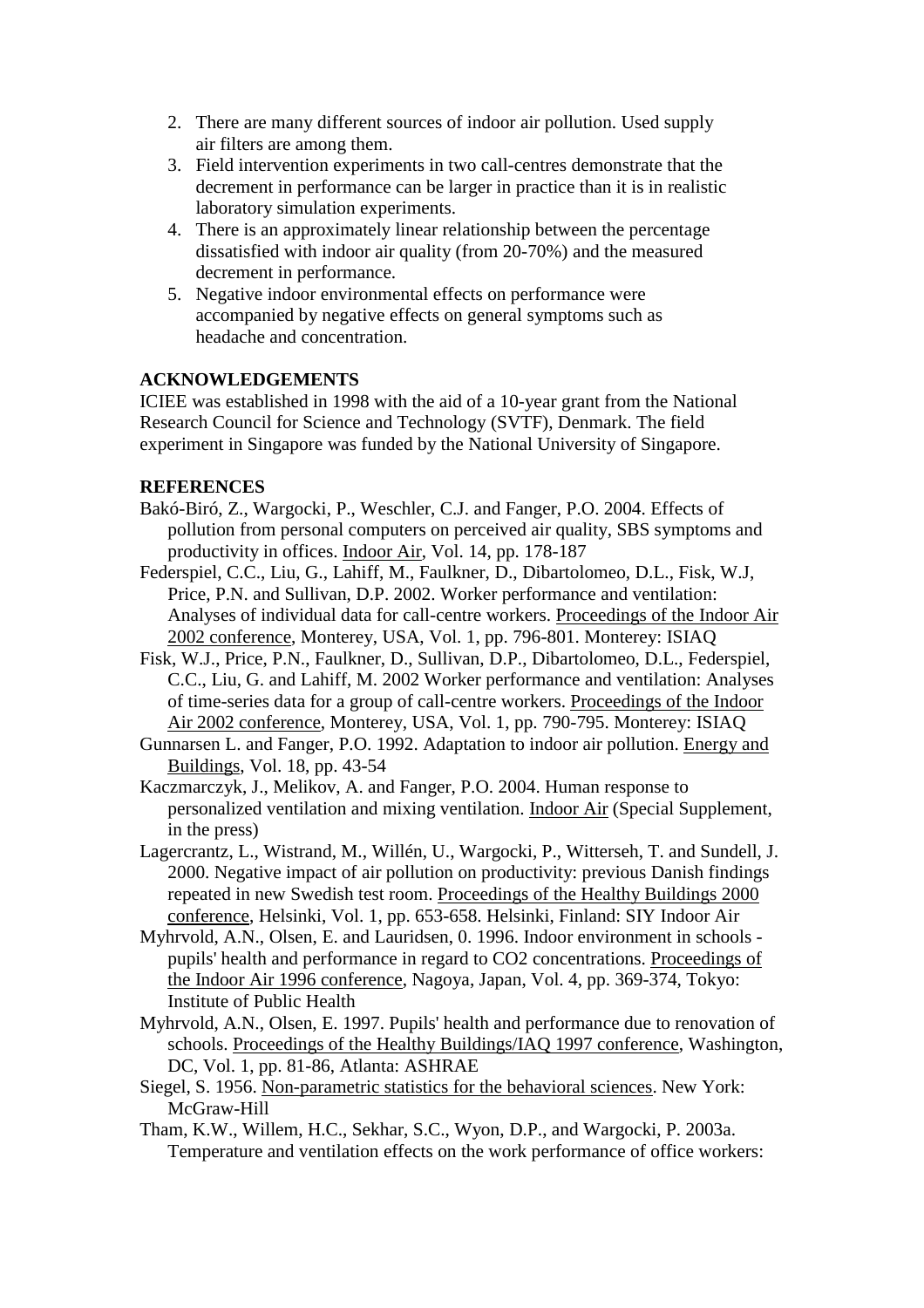study of a call-centre in the Tropics. Proceedings of the Healthy Buildings 2003 conference, Singapore, Vol. 3, pp. 280-286. Singapore: NUS

- Tham, K.W., Willem, H.C., Sekhar, S.C., Wyon, D.P., and Wargocki, P. 2003b. The SBS symptoms and environmental perceptions of office workers in the Tropics at two air temperatures and two ventilation rates. Proceedings of the Healthy Buildings 2003 conference, Singapore, Vol. 3, pp.182-188. Singapore: NUS
- Wargocki, P., Bakó-Biró, Z., Baginska, S., Nakagawa, T., Fanger, P.O., Weschler, C. and Tanabe, S. 2003. Sensory emission rates from personal computers and television sets. Proceedings of the Healthy Buildings 2003 conference, Singapore, 3, 169-175. Singapore: NUS
- Wargocki, P. and Djukanovic, R. 2003. Estimate of an economic benefit from investment in improved indoor air quality in an office building. Proceedings of the Healthy Buildings 2003 conference, Singapore, Vol. 3, pp. 382-387. Singapore: NUS
- Wargocki, P., Lagercrantz, L., Witterseh, T., Sundell, J., Wyon, D.P. and Fanger, P.O. 2002. Subjective perceptions, symptom intensity and performance: a comparison of two independent studies, both changing similarly the pollution load in an office. Indoor Air, Vol. 12, pp. 74-80
- Wargocki, P., Wyon, D.P., Baik, Y.K., Clausen, G. and Fanger, P.O. 1999a. Perceived air quality, SBS-symptoms and productivity in an office at two pollution loads. Proceedings of Indoor Air 1999, Edinburgh, UK, The 8th International Conference on Indoor Air Quality and Climate, Vol. 2, pp. 131-136. Garston, UK: BRE
- Wargocki, P., Wyon, D.P., Baik, Y.K., Clausen, G. and Fanger, P.O. 1999b. Perceived air quality, Sick Building Syndrome (SBS) symptoms and productivity in an office with two different pollution loads. Indoor Air, Vol. 9, pp. 165-179
- Wargocki, P., Wyon, D.P. and Fanger, P.O. 2000a. Productivity is affected by the air quality in offices. Proceedings of the Healthy Buildings 2000 conference, Helsinki, Vol. 1, pp. 635-640. Helsinki, Finland: SIY Indoor Air
- Wargocki, P., Wyon, D.P. and Fanger, P.O. 2000b. Pollution source control and ventilation improve health, comfort and productivity. Proceedings of the conference "Cold Climate HVAC 2000", Sapporo, Japan, 1-3 November 2000, Vol. 1, pp. 445-450
- Wargocki, P., Wyon, D.P. and Fanger, P.O. 2003. Call-centre operator performance with new and used supply air filters at two outdoor air supply rates. Proceedings of the Healthy Buildings 2003 conference, Singapore, Vol. 3, pp. 213-218. Singapore: NUS
- Wargocki, P., Wyon, D.P. and Fanger, P.O. 2004. The performance and subjective responses of call-centre operators with new and used supply air filters at two outdoor air supply rates. Indoor Air (Special Supplement, in the press)
- Wargocki, P., Wyon, D.P., Nielsen, J.B. and Fanger, P.O. 2002. Call-centre occupant response to new and used filters at two outdoor air supply rates. In: Proceedings of the Indoor Air 2002 conference, Monterey, Vol. 3, pp. 449-454. Monterey: ISIAQ
- Wargocki, P., Wyon, D.P., Sundell, J., Clausen, G. and Fanger, P.O. 2000. The effects of outdoor air supply rate in an office on Perceived Air Quality, Sick Building Syndrome (SBS) symptoms and productivity. Indoor Air, Vol. 10, pp. 222-236
- Wyon, D.P. 1996. Creative thinking as the dependent variable in six environmental experiments: a review. In: Proceedings of the Indoor Air 1996 conference, Nagoya, Japan, The 7th International Conference on Indoor Air Quality and Climate, Vol. 1, pp. 419-422. Tokyo: Institute of Public Health